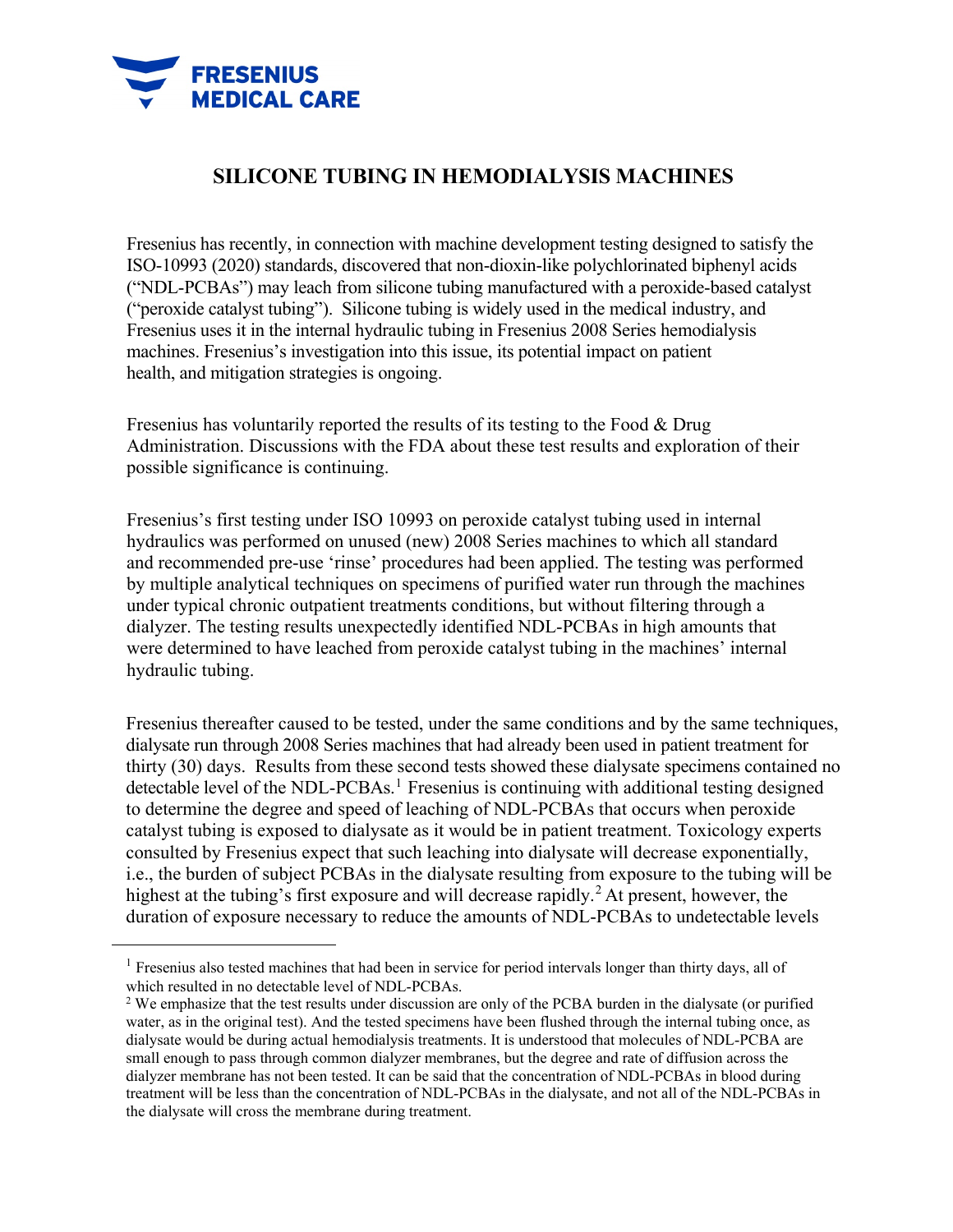

cannot be definitively stated.

Fresenius has not received any reports of adverse events related to NDL-PCBAs and NDL-PCBs, and we are not aware of FDA receiving any such reports.

Medical literature has neither identified nor evaluated NDL-PCBAs<sup>[3](#page-1-0)</sup> as a source of injury to humans. As a result, toxicology experts consulted by Fresenius have looked to a related set of chemicals called polychlorinated biphenyls ("PCBs") whose toxicological profile is better understood for comparison. PCBs can be divided into two categories based on their ability to act on a specific receptor – the dioxin-like PCBs ("DL-PCBs") and non-dioxin like ("NDL-PCBs"). There is evidence in medical literature from which to conclude that DL-PCB compounds in general may be toxic in some settings, but evidence in humans is lacking for the NDL-PCBs. The chemical structures of NDL-PCBA's differ in a material way from those of the DL-PCBs, so a comparison to the NDL-PCBs is more appropriate. Based on toxicological data from animal studies on the NDL-PCBs, the toxicology experts engaged by Fresenius have estimated a provisional allowable limit for the observed NDL-PCBAs, compliance with which can be achieved with the thirty (30) day testing window described above. Structural differences between the newly identified NDL-PCBAs in question and the NDL-PCBs may render this read-across approach overly conservative. Fresenius is reviewing the available information with FDA and conducting additional testing.

## PLAN AND RECOMMENDATIONS:

Based on the factors and considerations described above, Fresenius concludes that NDL-PCBAs found in peroxide catalyst tubing used in the internal hydraulic tubing of its hemodialysis machines do not pose an immediate risk to patients' health when balanced against the need of the substantial chronic hemodialysis patient population for frequent and continuing treatment. On the other hand, Fresenius recognizes the similarity in general chemical structure between identified toxins in the family of NDL-PCBs and NDL-PCBAs and the consequent concern that the NDL-PCBAs represent a currently uncertain risk to patient health.

Fresenius has notified the FDA of its findings.

Accordingly, Fresenius has decided on the following precautionary measures:

- (1) Fresenius is working to transition from peroxide catalyst tubing in internal hydraulic systems to tubing manufactured with a platinum catalyst ("platinum catalyst tubing"), as quickly as possible.
- (2) If you have new Fresenius machines that have been in use for less than a

<span id="page-1-0"></span><sup>&</sup>lt;sup>3</sup> Analytical testing also identified NDL-PCB-related compounds in the tested dialysate for which there is no available medical literature. The same read-across approach applied to the toxicology analysis of NDL-PCBAs was also applied to these NDL-PCB-related compounds, and the measured amount of NDL-PCB-related compounds was included in the total measured amount of NDL-PCBAs.